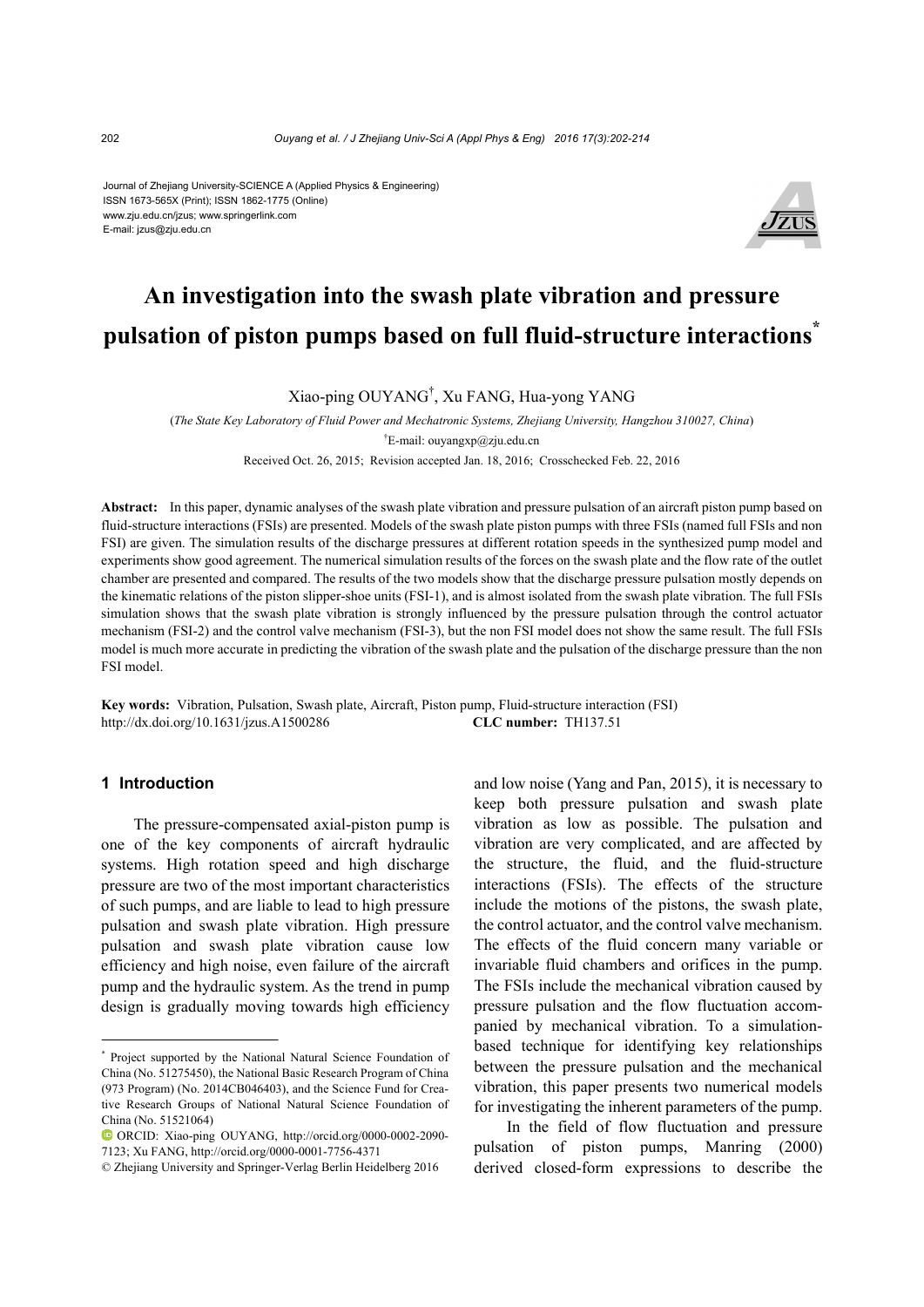characteristics of the flow ripple. The ripple amplitude and the pulse frequency of the flow ripple were determined by considering the fluid compressibility and the pump leakage. The fluid compressibility, viscosity, and the leakage flow rate have been analysed (Xu *et al*., 2015a). A new design method for the transition region of a valve plate based on the matching of flow area and the reduction of transient reverse flow has been introduced, which can be used in the design of a low-noise open circuit axial piston pump (Xu *et al*., 2015b). Investigations of the influence of liquid viscosity on the variable capacity displacement pump volumetric losses have been carried out (Koralewski, 2011). The barrel-port plate film thickness and barrel dynamics of a piston pump were studied by Bergada *et al.* (2012), considering the effect of oil pressure and temperature. The flow ripple was examined by Wang and Johnston (2009) and Johnston and Drew (1996). Huang *et al.* (2015) developed a model to investigate the characteristics of pressure pulsations in a combination of a variable displacement and speed-variable pump.

The mechanical vibration of the piston pump has been studied previously. Chen *et al.* (2006) used a system model to analyse the dynamic vibration of a swash plate type water hydraulic motor. The simulation revealed the vibration characteristics of each component in the motor. However, the research object was a fixed displacement pump, in which the motion of the swash plate was not contained, and the simulation model did not contain the fluid system and the FSIs. Manring and Mehta (2011) showed by a linearised model that reducing the swept volume of the control actuator and increasing the flow gain of the control valve was the most effective way to increase the bandwidth frequency of a piston pump. A kinematic model of a bent-axis pump has been created to predict the variations of the angular velocities and accelerations of the parts of the pump, with the acceleration of the swash plate angle considered as an idealised steady input (Abuhaiba and Olson, 2010). Bahr *et al.* (2003) built a model to study the vibration of an electrically constant power controlled piston pump with the angle of the swash plate employed to value the vibration characteristics. Analytical analysis of torque and forces at different fixed angles was conducted to verify the motion of the swash plate of an axial piston pump/motor (Norhirni *et al*., 2011). A structural finite element model was built by Meher

and Rao (2006) for the optimal foundation design of a vertical pump assembly containing a pump, a motor, and their brackets.

The mechanical vibration of the swash plate and the discharge pressure pulsation are both inherent characteristics of the piston pump. Many previous investigations focused on one factor alone. However, in reality the two factors affect each other, the FSIs cannot be ignored in a dynamic analysis of the pressure pulsation and the swash plate vibration of the piston pump.

#### **2 Theoretical models**

Fig. 1 shows the structure of a pressure compensated axial-piston pump. It can be broadly divided into six parts, namely, the drive-shaft/cylinder assembly, the piston/slipper-shoe units, the swash plate, the control valve, the control actuator and the related accessories including the pump-housing and valve-plate. During operation, an external motor rotates the drive-shaft/cylinder assembly (at speed *ω*), and hence the piston (area  $A_p$ , mass  $m_p$ ) and slippershoe units. Pressing against the inclined plate, the rotating drive-shaft motion is transformed into a translational piston motion parallel to the shaft. The inclinational angle  $\varphi$  of the swash plate, which is adjusted for the pump flow rate, can be angularly positioned by manipulating the control actuator (area  $A<sub>a</sub>$ , mass  $m<sub>a</sub>$ ) against a bias spring (stiffness  $k<sub>b</sub>$ ) positioned parallel to the shaft axis at a distance *l*. However, nonlinear influences, such as the changing



**Fig. 1 Cross-section view of the pump**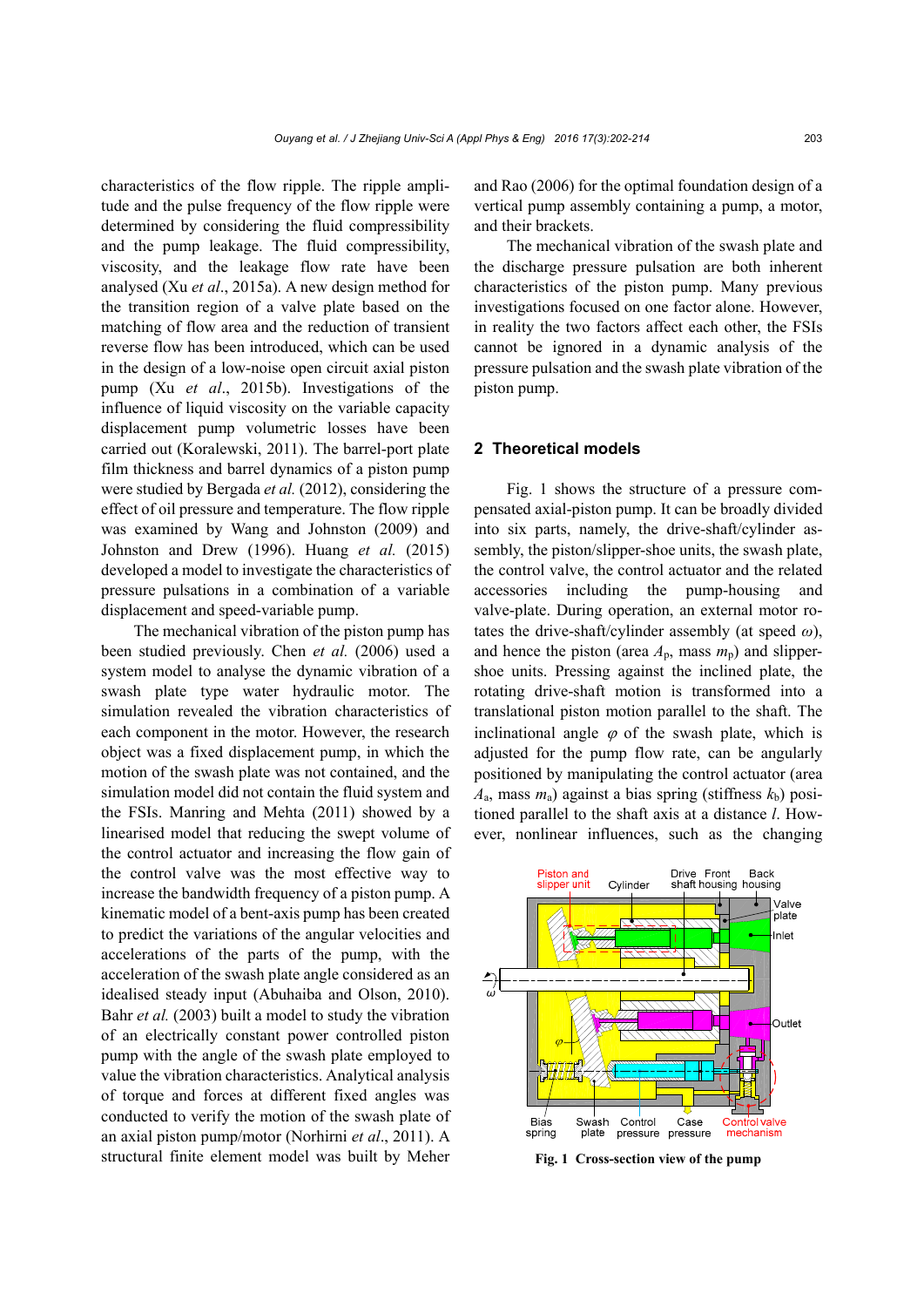volume of chambers, the orifices and the compressible oil, complicate the pump dynamic model immensely. There are obvious FSIs in the pump, where the motions of the rigid bodies compress the fluid, and then that fluid pressure fluctuation causes the rigid bodies to vibrate in turn. The transfer methods of mechanical vibration and fluid pressure force in conventional piston pump models are mostly unidirectional and separated. Based on the synthesized description of the structure of the pump, the block diagram of the pump is summarized in Fig. 2.

As shown in Fig. 2a, there are three main FSIs in the pump. The FSI-1 that contains the pistons and the variable piston chambers is the most complicated and important FIS in the pump. The velocity, displacement, and pressure of the pistons and chambers are different at any time. The flow fluctuation from the piston chamber can be divided into two parts. The first part is the kinematic flow fluctuation, which is due to the limited number of pistons and directly caused by their motions. The second part is the compressible flow fluctuation, which is caused by large alternating pressures in the valve plate. The FSI-2 contains the control actuator and the dynamic control chamber, whose main function is to adjust the swash plate at a suitable angle to meet the preset discharge pressure. Hence, the dynamic motion of the swash plate is greatly influenced by the FSI-2. The FSI-3, unit of the moving control valve spool, its variable chamber and variable opening, mainly affect the flow rate to the outlet chamber and the discharge pressure pulsation. Besides, the FSI-3 indirectly affects the pressure of the control actuator chamber and the vibration of the swash plate. The pistons, the control actuator, and the control valve, which are the key components of the three main FSIs, are simplified and their high-order dynamics are neglected in the non FSI model in Fig. 2b.

#### **2.1 Kinematic analysis**

The relative positions of the key components of FSI-1 are shown in Fig. 3. It can be seen that  $X_0Y_0Z_0$  is the space-fixed reference frame assigned at the center of the pump, with its  $Z_0$ -axis pointing along the central axis of the drive shaft. The  $X_0$ -axis is vertical to the drive shaft and through the top dead center of the piston. The reference frame *X*4*Y*4*Z*4 (with its *X*4 and *Z*4-axes pointing along the top-dead center and vertical to the motion plane of the piston spherical joints)

is assigned at the intersection  $O_4$  of the shaft and the motion plane of the piston spherical joints. Hence,





(a) Full FSI model; (b) Non FSI model. *A*v: the cross-sectional area of control valve spool;  $F_{pi}$ : the force from the swash plate to the *i*th piston;  $F_{pa}$ : the force from the swash plate to the control actuator;  $p_a$ : the pressure in the control chamber 1;  $p_2$ : the pressure in the control chamber 2;  $p_0$ : the pressure in the outlet chamber;  $p_i$ : the pressure in the *i*th piston chamber;  $q_{12}$ : the flow rate between two control chambers;  $q_{pi}$ : the flow rate of the *i*th piston;  $q_v$ : the flow rate of control valve;  $V_1$ ,  $V_2$ : the volume of the control chambers;  $w_y$ : the control valve spool perimeter;  $x_v$ : the control valve spool displacement;  $z_{0i}$ : the piston displacement; *z*0a: the control actuator displacement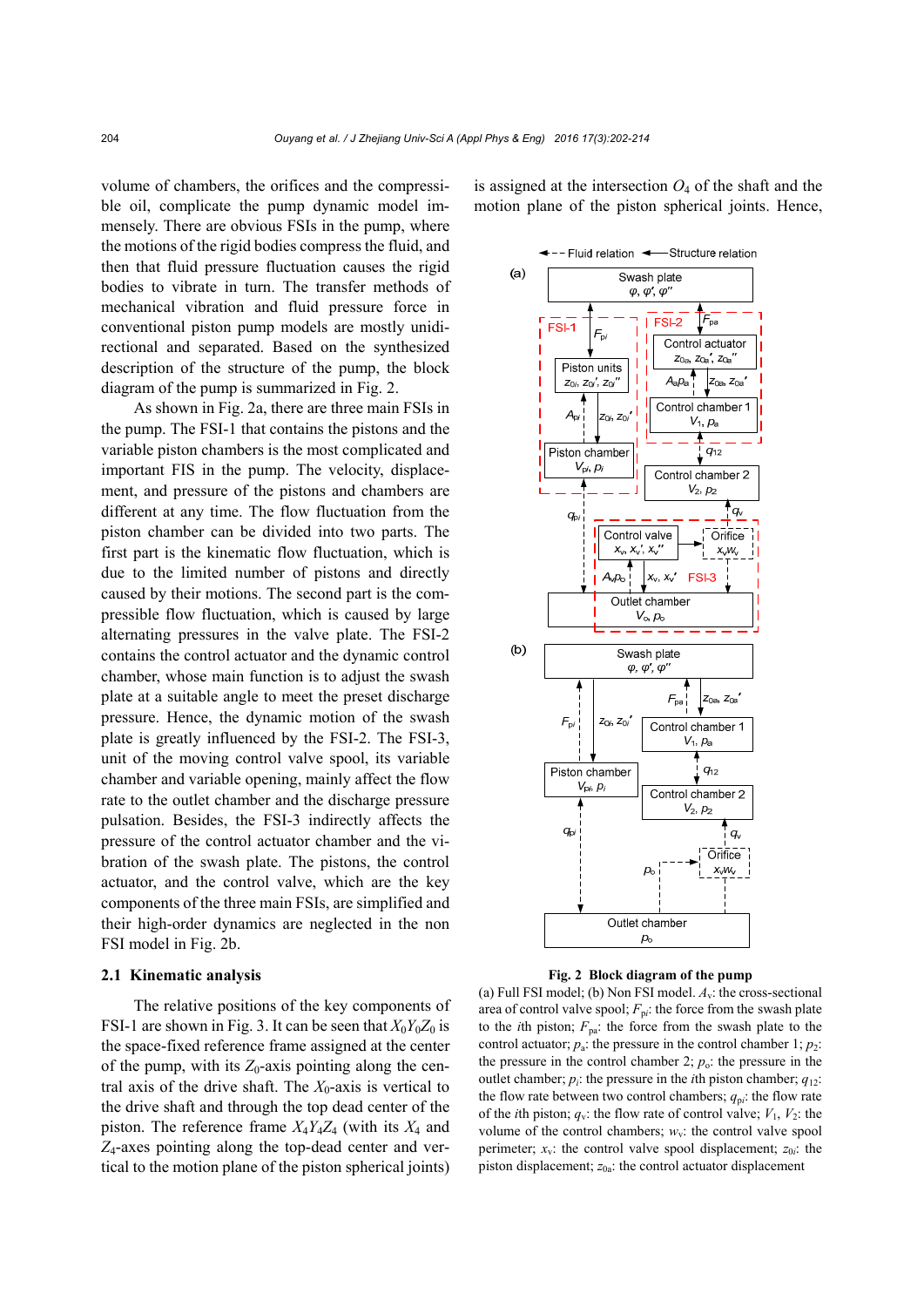



between the center of the spherical joint and the swash plate

rotation axis

**Fig. 3 Geometrical relationship in the pump** 

 $X_4Y_4Z_4$  coincides with  $X_0Y_0Z_0$  when the inclinational angle  $\varphi$  is zero, and the synthesized transformation matrix is  ${}_{4}^{0}T$ , where  ${}^{0}P$  is the final position of the *i*th piston transformed from 4 *P*.

By analyzing the kinematic relations of the pump, as shown in Appendix A, the synthesized transformation matrix can be given as

$$
\begin{aligned}\n\,^0_4 T &= \,^0_1 T \,^1_2 T \,^2_3 T \,^3_4 T \\
&= \begin{bmatrix}\n\cos \theta & -\sin \theta & -\sin \varphi & 0 \\
\sin \theta & \cos \theta & 0 & 0 \\
\cos \theta \tan \varphi & -\sin \theta \tan \varphi & \cos \varphi & -e_1 \\
0 & 0 & 0 & 1\n\end{bmatrix}.\n\end{aligned} \tag{1}
$$

The final position of the *i*th piston  ${}^{0}P$  is

$$
{}^{0}\boldsymbol{P} = \begin{bmatrix} x_i \cos \theta - y_i \sin \theta - z_i \sin \varphi \\ x_i \sin \theta + y_i \cos \theta \\ -e_i + \tan \varphi (x_i \cos \theta - y_i \sin \theta) + z_i \cos \varphi \\ 1 \end{bmatrix}.
$$
 (2)

As a key mechanism of FISs, the torque on the swash plate can be transferred from the forces on the pistons at *X*4*Y*4*Z*4 (with the synthesized transformation matrix  ${}^{5}_{4}T$ ). The reference frame  $X_{5}Y_{5}Z_{5}$  is assigned at the center  $O_5$ , with its  $Y_5$ -axis coinciding with the rotational axis of the swash plate, and  $X_5$ -axis and *Z*5-axis parallel and vertical to the plane of the swash plate.  ${}^{5}P$  is defined as the position of the piston at  $X_5Y_5Z_5$ . Hence, the lever arm length of each piston is equal to the coordinate value at the  $X_5$ -axis of  ${}^5P$ . The synthesized transformation matrix  ${}^{5}_{4}T$  and the coordinate values of  ${}^{5}P$  are given as

$$
{}_{4}^{5}T = {}_{2}^{5}T {}_{3}^{2}T {}_{4}^{3}T = \begin{bmatrix} \frac{\cos\theta}{\cos\varphi} & -\frac{\sin\theta}{\cos\varphi} & 0 & -e_{2} \\ \sin\theta & \cos\theta & 0 & 0 \\ 0 & 0 & 1 & -e_{1s} \\ 0 & 0 & 0 & 1 \end{bmatrix}, \quad (3)
$$
\n
$$
{}_{5}\mathbf{P} = \begin{bmatrix} (x_{i}\cos\theta - y_{i}\sin\theta)/\cos\varphi - e_{2} \\ x_{i}\sin\theta + y_{i}\cos\theta \\ 1 \end{bmatrix}. \quad (4)
$$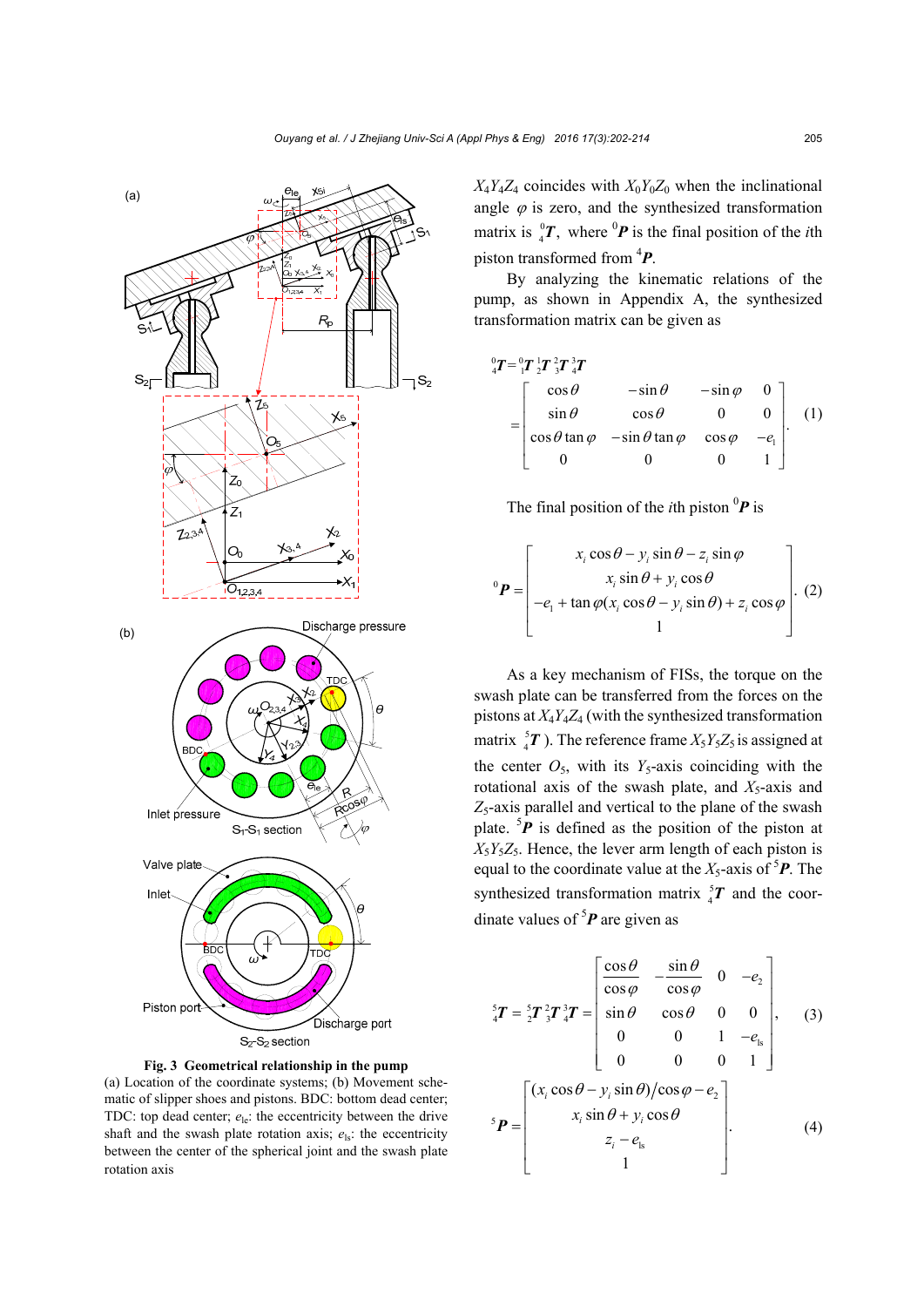#### **2.2 Modeling the FSIs**

The dynamic FSIs in the pump are modeled as a system with lumped parameter nonlinear components of different energy subsystems. The swash plate angle and the outlet chamber pressure interact with each other through the three FSIs.

#### 2.2.1 Swash plate motion

The position of the swash plate is defined by the bias actuator, the control actuator, the slippers, and the pistons, which are known as FSI-1 and FSI-2. The inclination  $\varphi$  of the swash-plate (inertia  $J_s$ ) relative to the pump case is governed by the torques,  $T_0$ ,  $T_a$ , and  $T_p$ , contributed by the pre-tightening force of the bias spring, control actuator, and the forces of the piston/ slipper units, respectively. The dynamic equation of the swash plate rotation (with damping coefficient  $b_s$ ) about the  $Y_5$ -axis is described by

$$
J_{\rm s}\ddot{\varphi} + b_{\rm s}\dot{\varphi} + x_{5a}^2 k_{\rm b}\varphi = T_{\rm p} + T_{\rm a} + T_0, \tag{5}
$$

where  $x_{5a}$  is the position of the control actuator at the  $X_5$ -axis of the reference frame  $X_5Y_5Z_5$ , which is also identified as the moment arm of the control actuator pressure force relative to the rotation axis of the swash plate  $(Y_5$ -axis). Once the average angle of the swash plate is stable, the average sum torque  $T_p$  from the pistons is constant. The actuator torque  $T_a$  is designed to counteract the piston torque  $T_p$  to balance the swash plate. Hence, the longer the moment arm, the less is the pressure force  $F_a$  of the control actuator. It means that a smaller area  $A<sub>a</sub>$  or a lower actuator pressure *p*a is needed. However, a longer moment arm may increase the bulk and weight of the pump.

### 2.2.2 Outlet discharge pressure

The fluid flowing in and out and the changing volume of the outlet chamber, which are the major parts of the FSI-2 and FSI-3, make the discharge pressure of the outlet chamber pulse rhythmically. As the outlet chamber  $V_0$  is a typical closed chamber, the discharge pressure  $p_0$  can be calculated from Eq. (6). One proportional flow valve is used as the load, of which the flow rate gain factor is  $c_1$ . The transfer function of the output part is given as

$$
\frac{dp_{o}}{dt} = \frac{K}{V_{o}} \left( \sum_{i=1}^{n} q_{pi} - c_{1} p_{o} - Q_{v} \right),
$$
 (6)

where *K* is the fluid bulk modulus,  $q_{pi}$  is the flow rate from the piston chamber to the outlet chamber of the *i*th piston, and  $Q_v$  is the flow rate from the outlet chamber to the control chamber 2.

#### 2.2.3 FSI-1: pistons

The FSI-1 contains the motion of the pistons, the changing volumes and the pressure of the piston chambers. The swash plate and the outlet chamber are connected by FSI-1. The pistons move along the  $Z_0$ -axis following the oscillation of the swash plate. The moving pistons make the piston chambers take oil from the inlet chamber and discharge it to the outlet chamber. Conversely, the changing pressures of the piston chambers result in forces on the pistons, which cause the high frequency disturbed vibration of the swash plate.

The forces on one piston mainly consist of the pressure force, the reaction force from the slipper shoe, the inertial force, the damping force and friction. The force balance equation and the position of one piston at the  $Z_0$ -axis are given as follows:

$$
m\ddot{z}_{0i} + b_i \dot{z}_{0i} = Ap_i - F_{pi} \pm f_i,
$$
 (7)

$$
z_{0i} = -e_1 + \tan\varphi(x_{4i}\cos\theta - y_{4i}\sin\theta) + z_{4i}\cos\varphi, \quad (8)
$$

where  $m$  is the mass of one piston,  $b_i$  is the damping coefficient of the *i*th piston, *A* is the pressure area of one piston,  $p_i$  is the pressure of the *i*th piston chamber, and  $f_i$  is the sliding friction between the piston and the cylinder block. As a disturbing force, the friction  $f_i$  is much lower than the pressure force on the piston and can be ignored. Therefore, the value of the friction in the simulation models can be set to zero. Hence, the total torque  $T_p$  on the swash plate of the pistons can be derived as

$$
T_{\rm p} = \sum_{i=1}^{n} x_{\rm Si} \left( A p_i - m \ddot{z}_{\rm 0i} - b_i \dot{z}_{\rm 0i} \pm f_i \right) / \cos \varphi, \qquad (9)
$$

where  $x_{5i}$  is the position of the *i*th piston at the  $X_5$ -axis of the reference frame  $X_5Y_5Z_5$ , which is also identified as the moment arm of one slipper shoe relative to the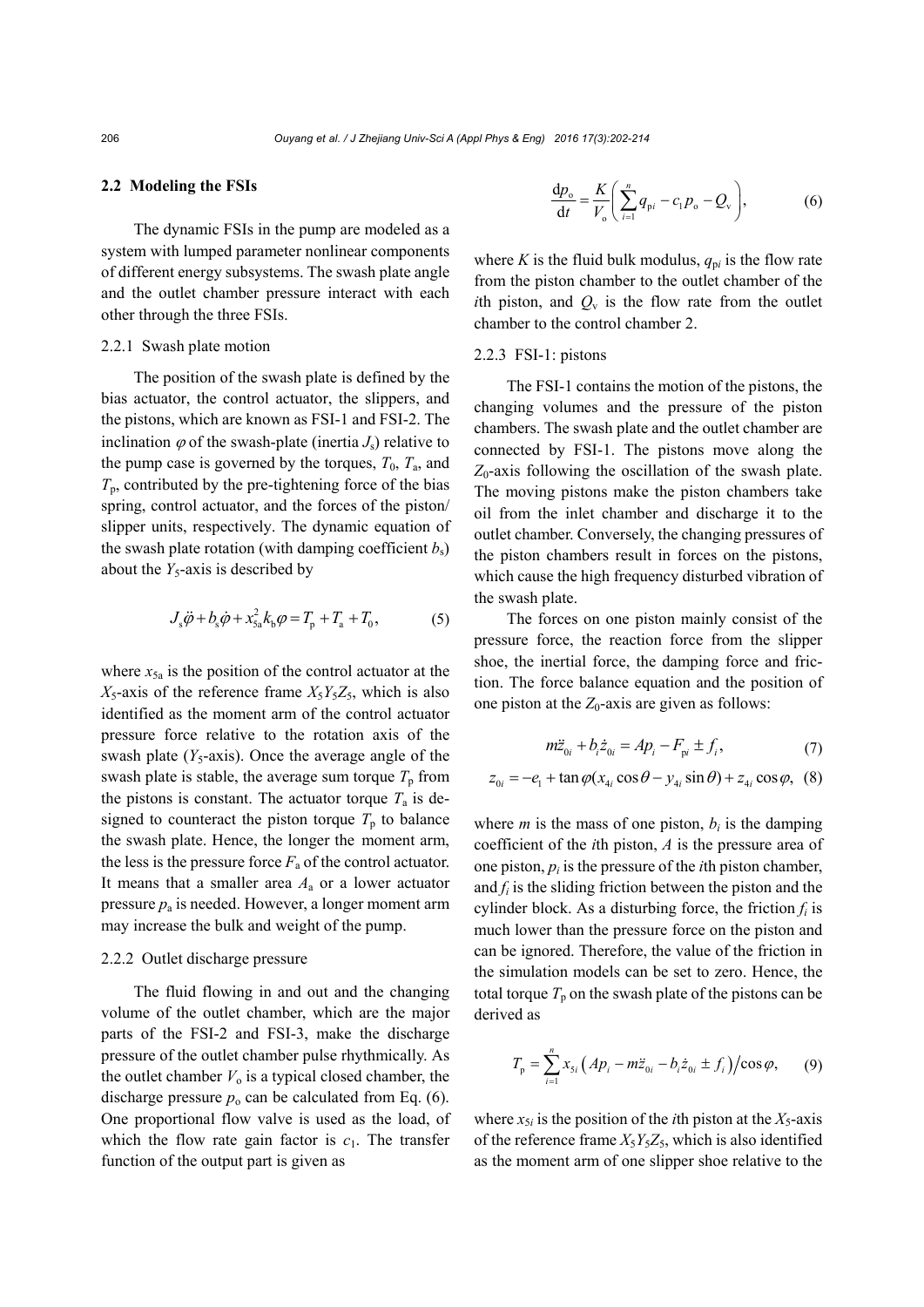rotation axis of the swash plate  $(Y_5$ -axis).

The velocity and acceleration of each piston can be obtained by a calculation of the first and second derivatives of Eq. (8). Thus, the acceleration of the piston can be split into two parts: one part contains the factor of the second derivative of  $\varphi$  and the other does not. The total torque  $T_p$  can be calculated from Eqs. (8) and (9) as follows:

$$
T_{\rm p} = \sum_{i=1}^{n} x_{5i} \left( Ap_i - b_i \dot{z}_{0i} \pm f_i \right) / \cos \varphi
$$

$$
- \sum_{i=1}^{n} m_{\rm p} x_{5i} \ddot{z}_{0i\text{a}} \left( \varphi, \dot{\varphi} \right) / \cos \varphi \tag{10}
$$

$$
-\ddot{\varphi}\sum_{i=1}^{n} m_{\mathbf{p}} x_{5i} \ddot{z}_{0i\mathbf{b}}(\varphi,\dot{\varphi})/\cos\varphi,
$$
  
\n
$$
T_{\mathbf{p}\mathbf{a}} = \sum_{i=1}^{n} x_{5i} (A p_{i} - b_{i} \dot{z}_{0i} \pm f_{i})/\cos\varphi
$$
  
\n
$$
-\sum_{i=1}^{n} m_{\mathbf{p}} x_{5i} \ddot{z}_{0i\mathbf{a}}(\varphi,\dot{\varphi})/\cos\varphi,
$$
\n(11)

where  $T_{pa}$  is one part of the  $T_p$ , which does not contain the second derivative of  $\varphi$ . The dynamic differential equation of the swash plate and piston oscillatory mechanism is modified from Eq. (5) as

$$
\left[J_s + \sum_{i=1}^n J_{pi}(\varphi, \dot{\varphi})\right] \ddot{\varphi} = T_a + T_0 + T_{pa} - b_s \dot{\varphi} - x_{si}^2 k_b \varphi, (12)
$$

$$
J_{pi}(\varphi, \dot{\varphi}) = m_p x_{si} \ddot{z}_{oh}(\varphi, \dot{\varphi}) / \cos \varphi, (13)
$$

where  $J_{pi}$  is defined as the equivalent moment of inertia (rotational inertia) to the swash plate rotary axis (*Y*5-axis) of one piston.

The pressure of each piston chamber can be calculated by

$$
\frac{\mathrm{d}p_{\mathrm{p}i}}{\mathrm{d}t} = \frac{K}{V_{\mathrm{p}i}} \left( -\dot{z}_{0i} A_{\mathrm{p}} - q_{\mathrm{li}} + q_{\mathrm{ii}} - q_{\mathrm{oi}} \right) = \frac{K}{V_{\mathrm{p}i}} q_{\mathrm{p}i}, \quad (14)
$$

where  $q_{li}$  is the piston leakage flow,  $q_{li}$  is the flow from the inlet port and  $q_{0i}$  is the flow to the discharge port. The leakage flow consists of three main parts: the first is the leakage passage between pistons and the cylinder, the second that between the cylinder and the valve plate, and the third that between the slipper shoes and the swash plate.

In the non FSI model, the dynamic motion of the piston is simplified compared with the full FSIs model. The velocity and acceleration of each piston are the first and second partial derivatives of the function Eq. (8) with respect to the variable *θ*, assuming that  $\varphi$  is a constant. Hence, the equivalent rotational inertia of the pistons is not considered and the motion in the non FSI model is simpler than the full FSIs model as follows:

$$
\dot{z}_{0i} = \dot{\theta} \tan \varphi (-x_{4i} \sin \theta - y_{4i} \cos \theta), \tag{15}
$$

$$
\ddot{z}_{0i} = -x_{4i} \tan \varphi (\ddot{\theta} \sin \theta + \dot{\theta}^2 \cos \theta)
$$
 (16)

$$
-y_{4i} \tan \varphi (\ddot{\theta} \cos \theta - \dot{\theta}^2 \sin \theta).
$$
 (16)

#### 2.2.4 FSI-2: control actuator

The control actuator connects the control valve to the swash plate throughout FSI-2. The FSI-2 contains the motion of the control actuator, the changing volumes, and the pressure of the control actuator chamber 1. Similarly to the pistons, the control actuator moves along the  $Z_0$ -axis following the oscillation of the swash plate. The moving actuator piston makes the control chamber 1 charge/discharge oil from the control chamber 2. Conversely, the changing pressure of the chamber results in a changing force on the control actuator, which causes the high frequency disturbed vibration of the swash plate.

The forces on the control actuator are similar to those on the pistons in FSI-1 and can be given as follows:

$$
m_{\rm a} \ddot{z}_{0\rm a} + b_{\rm a} \dot{z}_{0\rm a} = A_{\rm a} p_{\rm a} - F_{\rm pa} \pm f_{\rm a},\tag{17}
$$

$$
z_{0a} = x_{5a} \tan \varphi, \tag{18}
$$

where  $m_a$  is the mass of the control actuator,  $b_a$  is the damping coefficient,  $A_a$  is the pressure area,  $p_a$  is the chamber pressure,  $f_a$  is the sliding friction, and  $z_{0a}$  is the control actuator displacement. Hence, the torque *T*a on the swash plate of the control actuator can also be derived as

$$
T_{\rm a} = (A_{\rm a} p_{\rm a} - m_{\rm a} \ddot{z}_{\rm 0a} - b_{\rm a} \dot{z}_{\rm 0a} \pm f_{\rm a}) x_{\rm 5a} / \cos^2 \varphi. \quad (19)
$$

Similarly, we can obtain Eqs.  $(20)$ – $(23)$  from Eqs.  $(10)$ – $(13)$  as follows: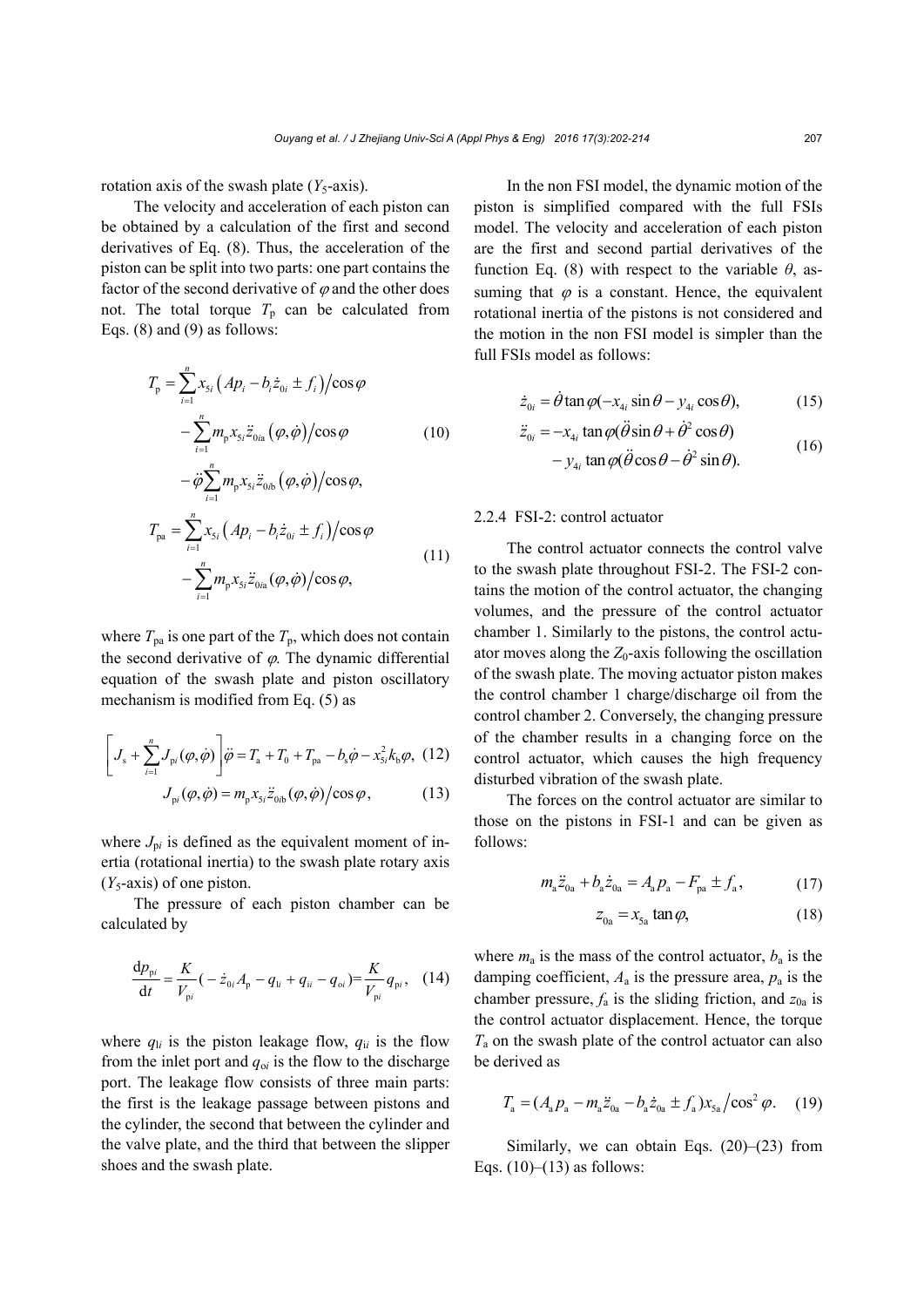$$
T_{\rm a} = (A_{\rm a} p_{\rm a} - b_{\rm a} \dot{z}_{\rm 0a} \pm f_{\rm a}) x_{\rm 5a} / \cos^2 \varphi - m_{\rm a} \ddot{z}_{\rm 0aa} (\varphi, \dot{\varphi}) x_{\rm 5a} / \cos^2 \varphi
$$
 (20)

$$
-\ddot{\varphi} m_a \ddot{z}_{0ab} (\varphi, \dot{\varphi}) x_{5a} / \cos^2 \varphi,
$$
  
\n
$$
T_{aa} = (A_a p_a - b_a \dot{z}_{0a} \pm f_a) x_{5a} / \cos^2 \varphi
$$
  
\n
$$
- m_a \ddot{z}_{0aa} (\varphi, \dot{\varphi}) x_{5a} / \cos^2 \varphi,
$$
\n(21)

$$
\left[J_s + \sum_{i=1}^n J_{pi}(\varphi, \dot{\varphi}) + J_a(\varphi, \dot{\varphi})\right] \dot{\varphi}
$$
  
=  $T_0 + T_{aa} + T_{pa} - b_s \dot{\varphi} - x_{sa}^2 k_b \varphi,$  (22)

$$
J_{\rm a}(\varphi,\dot{\varphi}) = m_{\rm a} \ddot{z}_{\rm Oab}(\varphi,\dot{\varphi}) x_{\rm 5a} / \cos^2 \varphi, \tag{23}
$$

where  $T_{aa}$  is one part of the  $T_a$ , which does not contain the second derivative of  $\varphi$ . *J*<sub>a</sub> is defined as the equivalent moment of inertia (rotational inertia) to the swash plate rotary axis  $(Y_5$ -axis) of the control actuator. As a disturbing force, the friction  $f_a$  is much lower than the pressure force on the control actuator and can be ignored. Therefore, the value of the friction in the simulation models was set to zero.

In the non FSI model, the inertial force of the control actuator is neglected and the equivalent rotational inertia of the control actuator is simplified as an approximate constant.

#### 2.2.5 FSI-3: control valve

The dynamics of the control valve mechanism contain complex FSIs, FSI-3, which connect the outlet chamber to the control chamber 2 as shown in Fig. 4. The control valve turns the discharge pressure to the displacement of the spool, which causes the flow rate through the valve port and the outlet volume to change. The pressure of the chamber  $V_2$  changes with the oil flow, and leads to a pressure difference with the chamber  $V_1$ . The feedback loop driven by the control valve and the bias actuator keeps the discharge pressure at a certain value changing with the load. The orifice between the control valve and the bias actuator can increase the damping of the bias actuator and stabilize the motion of the swash plate.

The motion equation of the control valve is given as

$$
m_{\rm v}\ddot{x}_{\rm v} + b_{\rm v}\dot{x}_{\rm v} + k_{\rm v}x_{\rm v} = p_{\rm o}A_{\rm v} - F_{\rm o} - F_{\rm d}.
$$
 (24)

The flow force,  $F<sub>d</sub>$ , has the same direction as the spring force. Near the balance position, the pressure pulsation and the displacement of the valve spool are both small. In this case, the flow force is much lower than the pressure force and can be ignored. Therefore, the valve spool is considered as a simple mass-springdamper system.

In the non FSI model, the inertial force of the control valve, the flow rate through the valve and the volume change of the outlet chamber are all neglected.



**Fig. 4 Schematic of the control valve mechanism** 

#### **3 Discussion**

To evaluate the actual output performance of the piston pump, a test rig was built so that the simulation model could also be validated experimentally. Considering that the rated speed of the aircraft pump is 3000–4500 r/min, two sets of experimental results of discharge pressure were obtained at 4200 r/min and 3500 r/min, at 100 L/min and 28 MPa.

Fig. 5 shows the test rig. A throttle valve is used to simulate the hydraulic load. A high frequency pressure transducer is located at the pump outlet to measure the pressure fluctuation. The measure accuracy is over 0.1% FS, and the temperature drifting is less than 0.01% FS/°C. The pump is driven by an inverter motor, and its rotation speed can be changed from 0 to 5000 r/min. The values of specific parameters in this investigation are given in Table 1.

#### **3.1 Comparisons of experiment and simulation**

The experimental and simulated discharge pressure of the pump at 4200 r/min and 3500 r/min is given in Fig.  $6$  (p.210):

1. The pressure curves of the full FSIs model and the experiment coincide well with each other. In Fig. 6a, the discharge pressure pulsation amplitude of the experiment result is about 1.7 MPa at 4200 r/min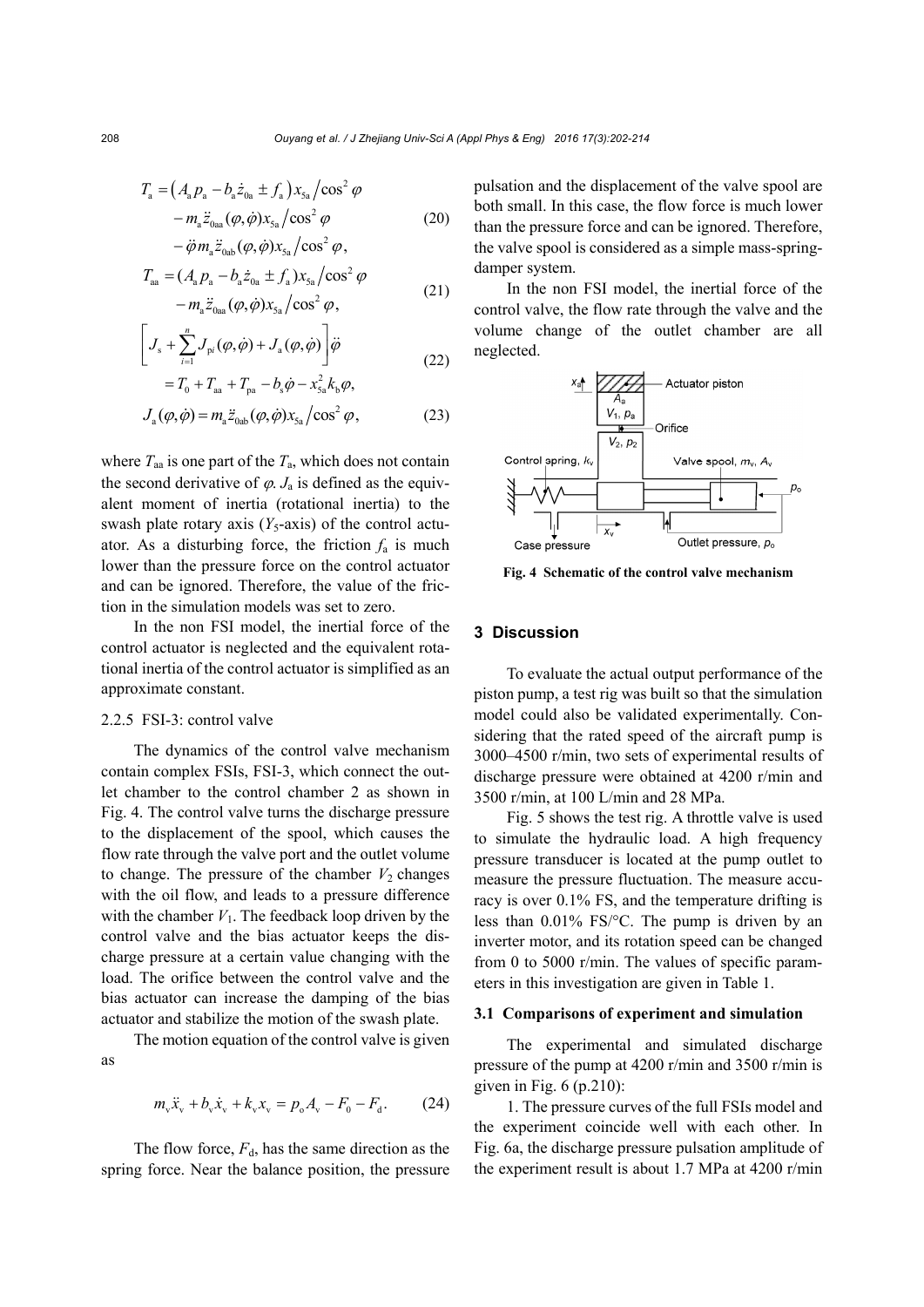and the simulation result is 1.8 MPa, a little higher. The simulation error of pressure pulsation is thus about 5.9%. At 3500 r/min, as shown in Fig. 6b, the experimental pulsation is 1.3 MPa and the simulation pulsation is 1.2 MPa at 3500 r/min. The simulation error is 7.7%, which is greater than that at 4200 r/min.



**Fig. 5 Schematic (a) and photo (b) of the test rig** 

**Table 1 Parameters of pump and test rig** 

| Parameter                                                 | Value                |
|-----------------------------------------------------------|----------------------|
| Pump                                                      |                      |
| Discharge pressure, $p_0$ (MPa)                           | 28                   |
| Rated speed range (r/min)                                 | 3000-4500            |
| Piston diameter, $d_p$ (mm)                               | 19                   |
| Piston rotation radius, $r_{\rm pc}$ (mm)                 | 45                   |
| Valve diameter, $d_v$ (mm)                                | 4.0                  |
| Valve spring stiffness, $k_v$ (N/mm)                      | 110                  |
| Valve spool mass, $m_v(g)$                                | 5.5                  |
| Bias spring stiffness, $kb$ (N/mm)                        | 17.0                 |
| Swash plate moment of inertia, $J_s$ (kg m <sup>2</sup> ) | 0.0046               |
| Test rig                                                  |                      |
| Inlet pressure (MPa)                                      | 0.5                  |
| Oil density, $\rho$ (kg/m <sup>3</sup> )                  | 900                  |
| Oil bulk modulus, $K(MPa)$                                | 1100                 |
| Oil temperature $(^{\circ}C)$                             | $40 - 50$            |
| Oil kinematic viscosity, $v(m^2/s)$                       | $1.5 \times 10^{-5}$ |
| Sampling frequency (Hz)                                   | 5000                 |

2. The good agreement between the experimental and theoretical results at different rotation speeds proves that the full FSIs pump model can predict the pump state very well. Thus, the pump model can be used to describe other parameters of the pump that are difficult to measure.

# **3.2 Relationship of discharge pressure and swash plate angle**

As shown in Fig. 6, the result curves of the full FSIs model and the non FSI model are mostly similar except in respect of the average value of amplitude. The peak-to-peak value of the full FSIs model, 1.8 MPa, is about 1.5 times the value of the non FSI model at 4200 r/min, and it is about 1.1 times at 3500 r/min. The average value of the full FSIs model is about 0.5 MPa lower than the non FSI model at both speeds. Fig. 6c shows that the frequency components of the pressure pulsation of the two models are almost the same. The high degree of similarity between the results of the two models reflects that both models have similar accuracy in terms of simulating the pressure pulsation of the piston pump. Many previous studies had good agreement between their experiments and simulation results when the simulation models did not contain one or two of the three FSIs.

The angle of the swash plate is shown in Figs. 7a and 7b. The amplitude of the vibration angle of the full FSIs model is much less than the non FSI model at 3500 r/min, which is even more obvious at 4200 r/min. Moreover, the amplitude at 3500 r/min is less than that at 4200 r/min, which means that the higher the rotation speed, the more violent the swash plate vibration. As shown in Fig. 7c, the amplitude of the second harmonic is much higher than the fundamental frequency of the full FSIs model at 4200 r/min, whereas the opposite is true in the non FSI model. However, the frequency components of the two models are very similar at 3500 r/min. Obviously, there are wide differences in predicting the vibration of the swash plate between the two models, and the result of the full FSIs model is more credible because it is the more complete model. Therefore, the full FSIs model is necessary for analysis of the relation between the swash plate vibration and the pressure pulsation.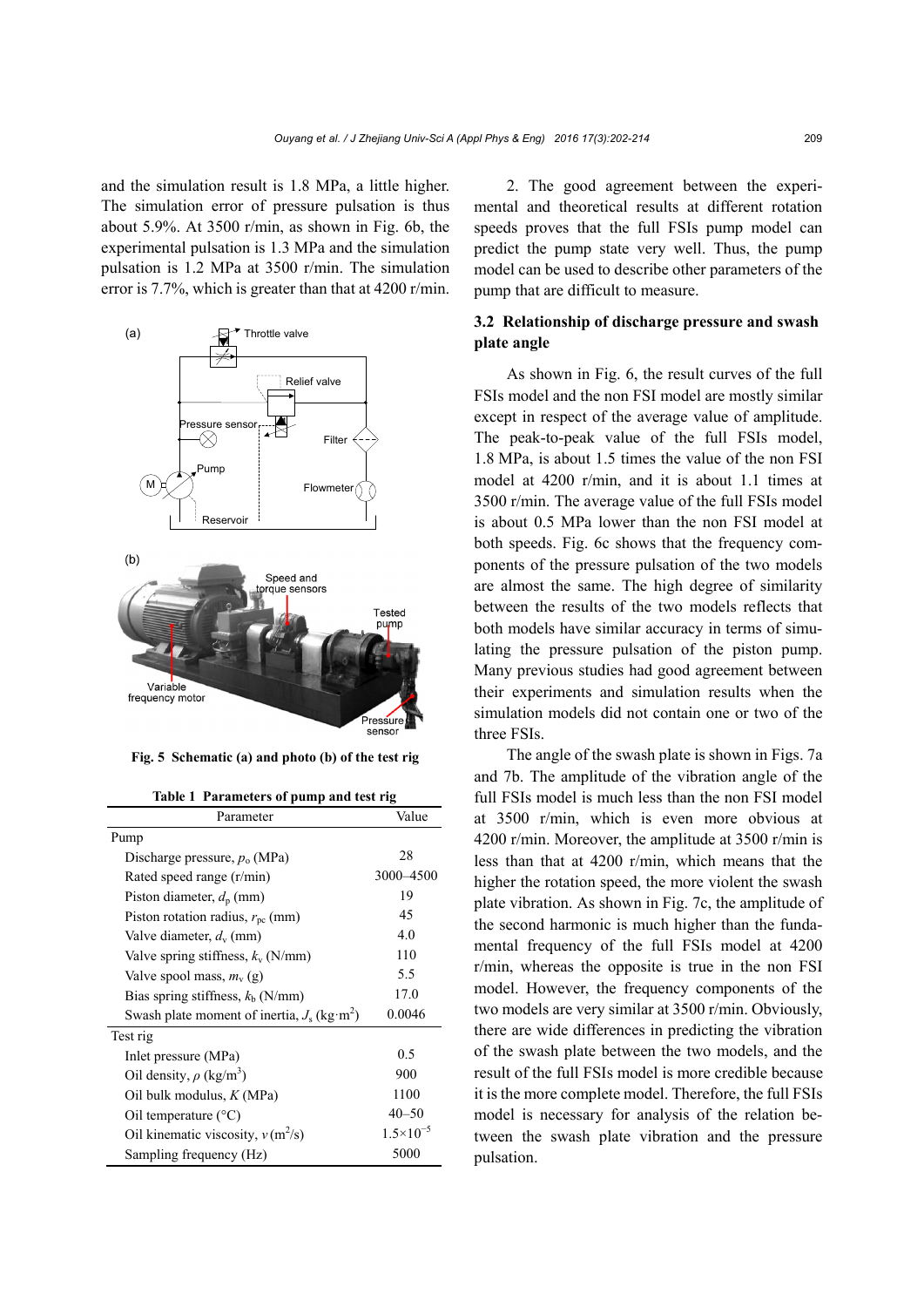

**Fig. 6 Discharge pressure pulsation** 

(a) The discharge pressure pulsation at 4200 r/min; (b) The discharge pressure pulsation at 3500 r/min; (c) The spectrum graph of the discharge pressure pulsation

# **3.3 Relation between pressure pulsation and angle vibration**

The discharge pressure depends upon the flow rate of the chamber shown in Fig. 8. There are three concave peaks of each flow rate from the pistons  $(Q_p)$ as follows: peak-1 is larger than the others because of



**Fig. 7 Dynamic angle of the swash plate** 

(a) The angle of the swash plate at 4200 r/min; (b) The angle of the swash plate at 3500 r/min; (c) The spectrum graph of the swash plate angle

the backflow when the piston chamber starts to connect to the discharge area; peak-2 is caused by the piston starting to suck oil when it is still connected to the discharge region; peak-3 is the inherent characteristic of the pump which has odd numbered pistons. The result of the full FSIs model is a little larger than for the non FSI model. The flow rate  $(Q_v)$  of the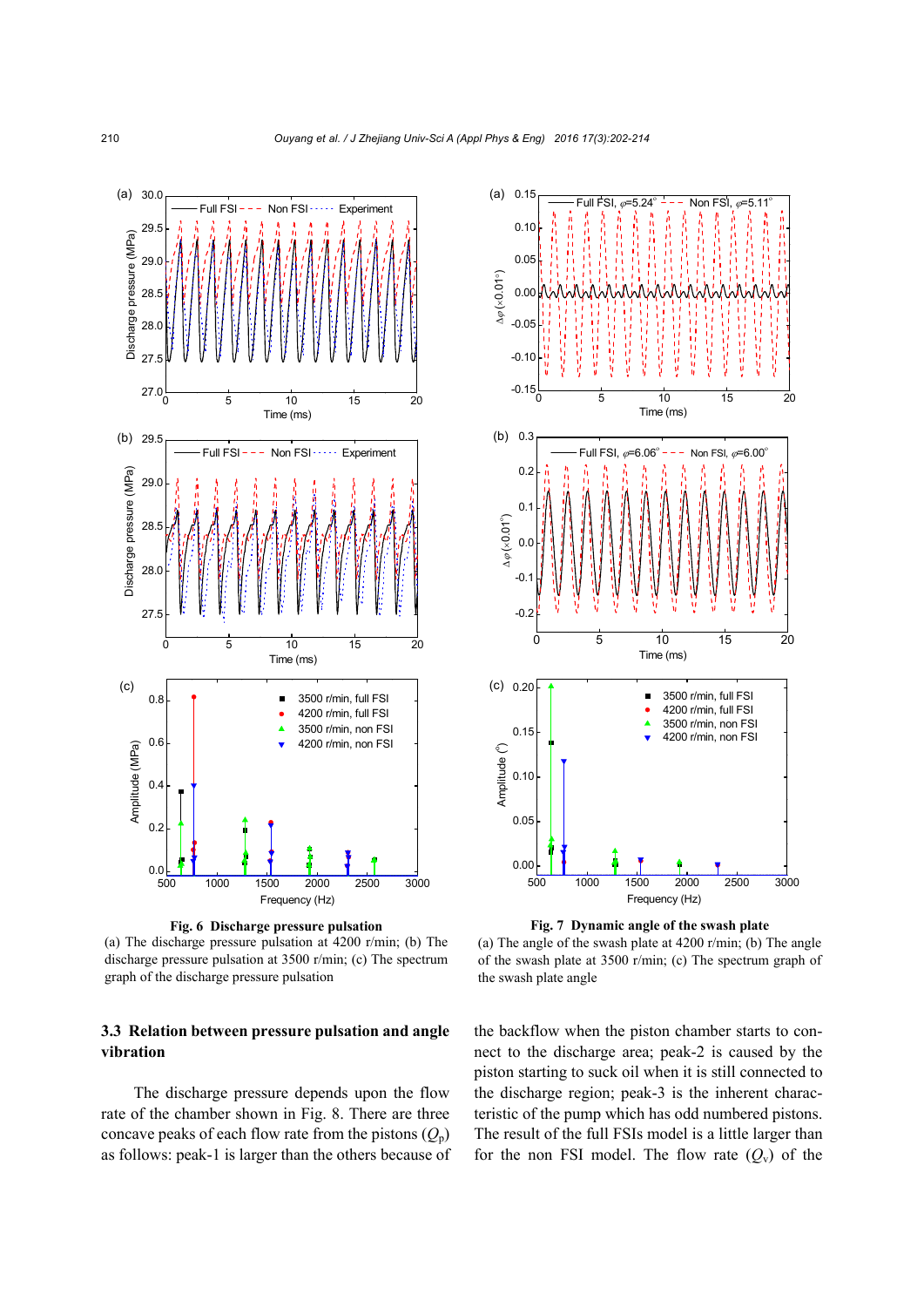control valve based on the full FSIs model contains positive values, for the flow rate caused by the spool movement is considered in FSI-2. However, the largest difference between the two models concerns different phases of the flow rate from the control valve. The phase of the non FSI result has a fixed phase difference with the discharge pressure, whereas there are different phase changes of the full FSIs results at different rotation speeds. Considering the control valve mechanism as a second-order dynamic system, the response of the system, such as the outward flow rate, depends upon its inherent characteristics and the frequency of the input signal. Moreover, the control valve flow rate of the full FSIs model is larger than that of the non FSI model. Therefore, it is enough to affect the piston flow rate, and hence, the discharge pressure. The flow rate through the control valve directly influences the pressures in the control chambers, and thus the vibration of the swash plate, as will be shown.



**Fig. 8 Flow rate of the outlet chamber at the rotation speed of 4200 r/min (a) and 3500 r/min (b)**

The torque on the swash plate is shown in Fig. 9. Basically, the torque from the pistons magnifies the swash plate angle  $(\varphi)$  and the torque from the control actuator does the opposite. The piston torque contains two main parts: the frequency of the piston motion and its second harmonic. As shown in Fig. 7, the amplitude of the angle in the non FSI results is larger than that in the full FSIs results, and so is the torque from the pistons. However, the torque from the control actuator of the full FSIs contrasts greatly to that in the non FSI results. Because of the orifice between the two control chambers, the changed phase of the control signal is delayed again. As a result of the differential phase shift changes of the control torque at different speeds, the vibration of the swash plate shows significant difference at different speeds. Therefore, it can be stated that the basic components of the swash plate vibration depend upon the torque of the pistons, which originates from the pulsating pressure through FSI-1, and the final vibration type depends upon the control torque, which originates from the pulsating pressure through FSI-3 and FSI-2.



**Fig. 9 Torques on the swash plate at the rotation speed of 4200 r/min (a) and 3500 r/min (b)**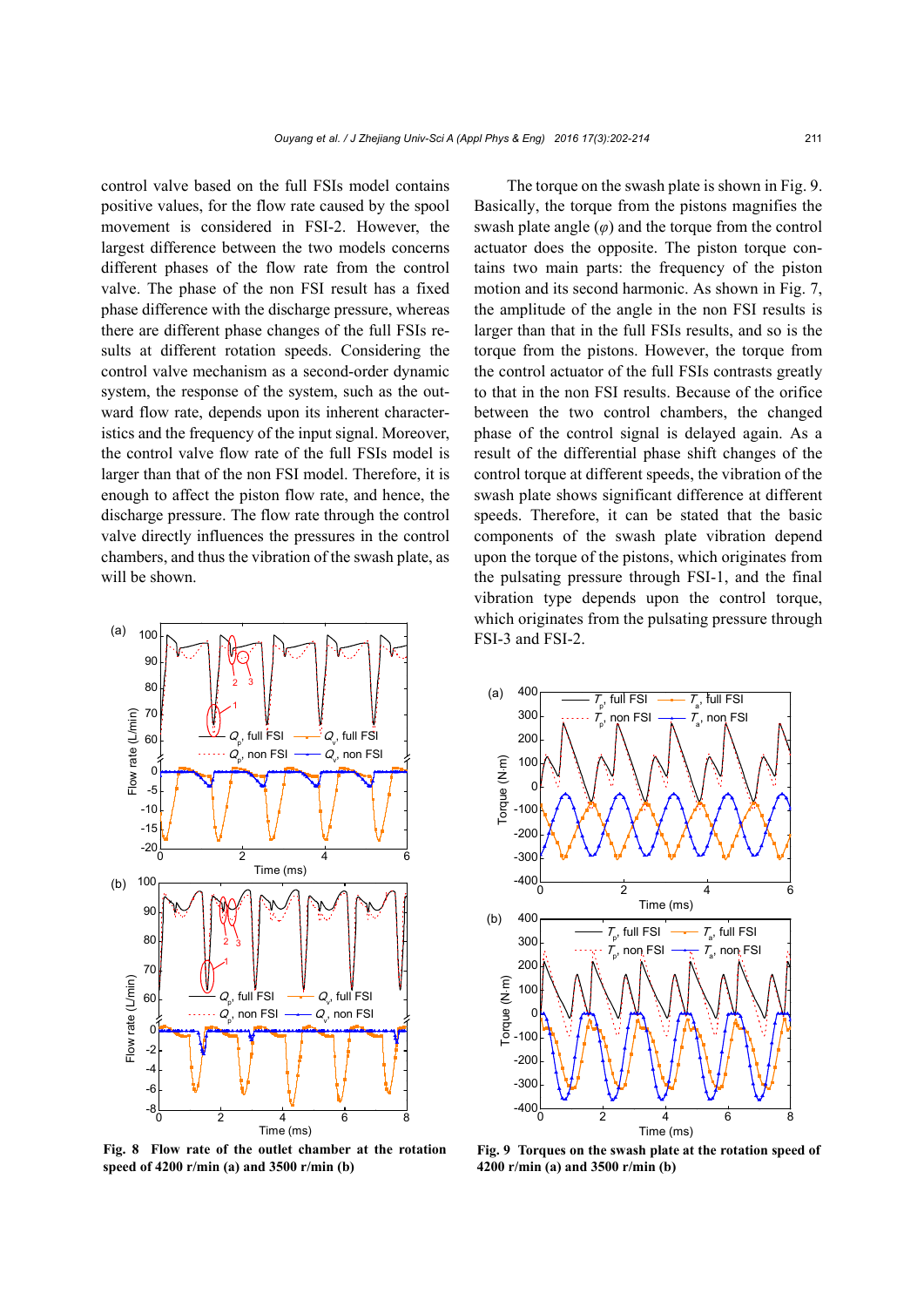Fig. 10 shows that the pressure pulsation and the angle oscillation change with rotation speed. The oscillation amplitude of the swash plate angle decreases steadily with increased rotation speed, except near 4200 r/min. As has been analyzed, because the phase difference between the piston torque and the actuator torque is about 180°, the angle vibration reaches a minimum at about 4200 r/min. The pressure pulsation reaches a maximum at a speed near 4050 r/min, because the flow rate of the control valve reaches a maximum near the resonance frequency of the control valve.



**Fig. 10 The peak-to-peak value of pressure pulsation and angle vibration at different rotation speeds**

In summary, the full FSIs model is much more accurate than the non FSI model in simulating the relation between the swash plate vibration and the pressure pulsation of the aircraft piston pump. The FSI-1 is mostly bidirectional from the pressure pulsation to the swash plate vibration and from the swash plate vibration to the pressure pulsation. Thus, the basic vibration type of the swash plate is defined by the FSI-1. The FSI-2 and FSI-3 are unidirectional from the pressure pulsation to the swash plate vibration. The discharge pressure pulsation affects the flow rate of the control valve; hence, the movement of the control pressure, the control torque and the swash plate.

There are, therefore, some efficient ways to reduce the vibration of the swash plate, such as modifying the geometrical parameters of the swash plate mechanism, the control valve mechanism and the orifice, which means optimizing their natural frequency and damping. Furthermore, making the pump work at an optimized rotation speed range can also

minimize the vibration of the swash plate, and even decrease the pressure pulsation.

# **4 Conclusions**

The dynamic analysis of the swash plate vibration and pressure pulsation of an aircraft piston pump based on FSIs is presented. Several conclusions can be drawn:

1. The full FSIs model is much more accurate in predicting the vibration of the swash plate and the pulsation of the discharge pressure than the non FSIs model.

2. The swash plate vibration is strongly influenced by the pressure pulsation through the control actuator mechanism (FSI-2) and the control valve mechanism (FSI-3). The discharge pressure pulsation is mostly dictated by the kinematic relations of the piston slipper-shoe units (FSI-1), and is almost isolated from the swash plate vibration.

#### **References**

- Abuhaiba, M., Olson, W.W., 2010. Geometric and kinematic modeling of a variable displacement hydraulic bent-axis piston pump. *Journal of Computational and Nonlinear Dynamics*, **5**(4):041010. http://dx.doi.org/10.1115/1.4002084
- Bahr, M.K., Svoboda, J., Bhat, R.B., 2003. Vibration analysis of constant power regulated swash plate axial piston pumps. *Journal of Sound and Vibration*, **259**(5): 1225-1236.

http://dx.doi.org/10.1006/jsvi.2002.5231

Bergada, J.M., Davies, D.L., Kumar, S., *et al*., 2012. The effect of oil pressure and temperature on barrel film thickness and barrel dynamics of an axial piston pump. *Meccanica*, **47**(3):639-654.

http://dx.doi.org/10.1007/s11012-011-9472-7

- Chen, H.X., Chua, P.S., Lim, G.H., 2006. Dynamic vibration analysis of a swash-plate type water hydraulic motor. *Mechanism and Machine Theory*, **41**(5):487-504. http://dx.doi.org/10.1016/j.mechmachtheory.2005.09.002
- Huang, J., Yan, Z., Quan, L., *et al*., 2015. Characteristics of delivery pressure in the axial piston pump with combination of variable displacement and variable speed. *Proceedings of the Institution of Mechanical Engineers, Part I: Journal of Systems and Control Engineering*, **229**(7): 599-613.

http://dx.doi.org/10.1177/0959651815578967

Johnston, D.N., Drew, J.E., 1996. Measurement of positive displacement pump flow ripple and impedance. *Proceedings of the Institution of Mechanical Engineers, Part I: Journal of Systems and Control Engineering*, **210**(1): 65-74.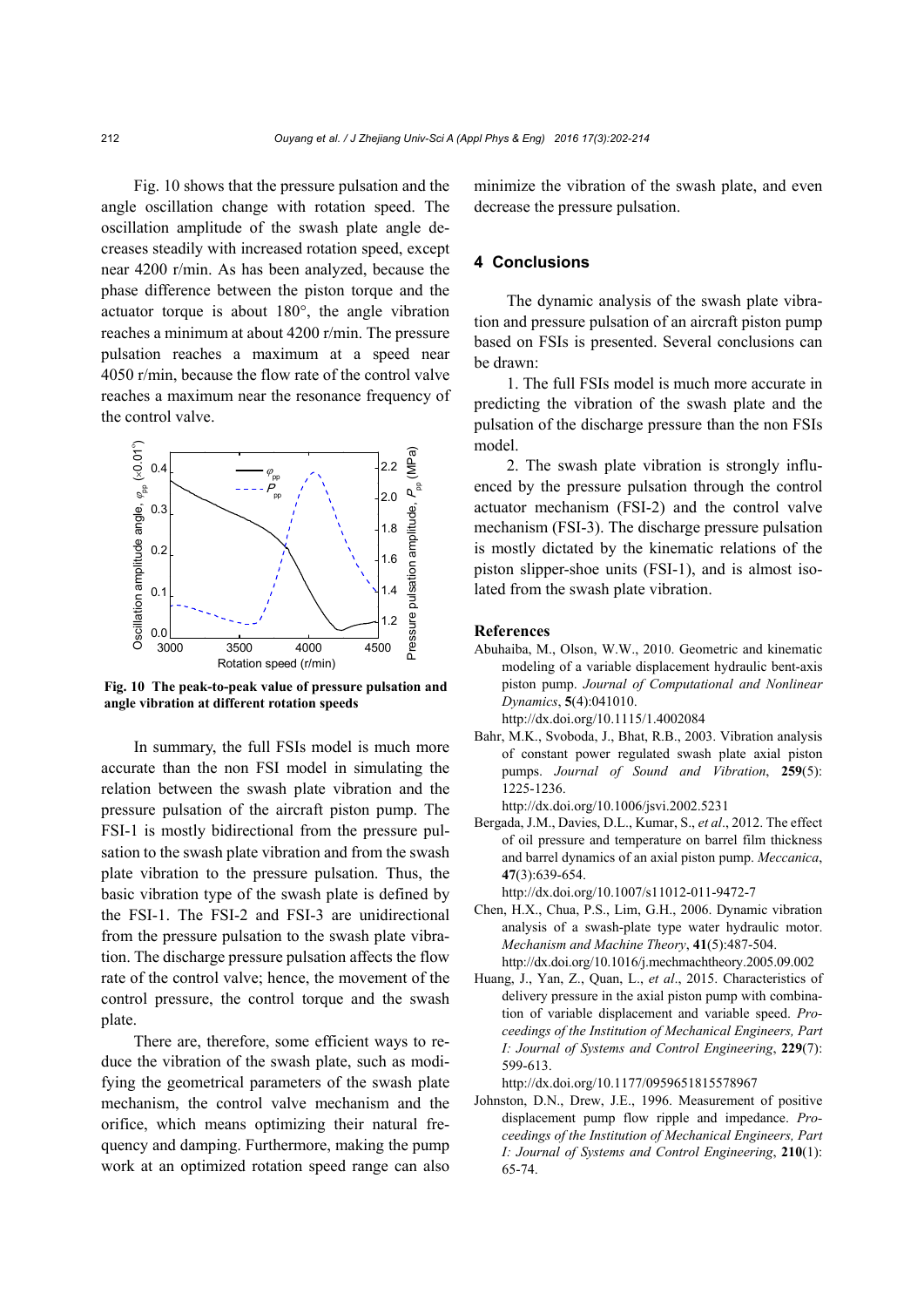- Koralewski, J., 2011. Influence of hydraulic oil viscosity on the volumetric losses in a variable capacity piston pump. *Polish Maritime Research*, **18**(3):55-65. http://dx.doi.org/10.2478/v10012-011-0018-7
- Manring, N.D., 2000. The discharge flow ripple of an axialpiston swash-plate type hydrostatic pump. *Journal of Dynamic Systems, Measurement, and Control*, **122**(2): 263-268.

http://dx.doi.org/10.1115/1.482452

Manring, N.D., Mehta, V.S., 2011. Physical limitations for the bandwidth frequency of a pressure controlled, axialpiston pump. *Journal of Dynamic Systems, Measurement, and Control*, **133**(6):061005.

http://dx.doi.org/10.1115/1.4004056

Meher, K.K., Rao, A.R., 2006. Optimal foundation design of a vertical pump assembly. *Journal of Sound and Vibration*, **291**(3-5):1269-1277.

http://dx.doi.org/10.1016/j.jsv.2005.07.034

- Norhirni, M.Z., Hamdi, M., Musa, S.N., *et al*., 2011. Load and stress analysis for the swash plate of an axial piston pump/motor. *Journal of Dynamic Systems, Measurement, and Control*, **133**(6):064505. http://dx.doi.org/10.1115/1.4004578
- Wang, L., Johnston, D.N., 2009. Narrow-band fluid borne noise attenuation using time-domain online control algorithms in a simple hydraulic system. 7th International Conference on Fluid Power Transmission and Control (ICFP 2009), University of Bath, UK.
- Xu, B., Lee, K.M., Song, Y., *et al*., 2015a. A numerical and experimental investigation of parametric effect on flow ripple. *Proceedings of the Institution of Mechanical Engineers, Part C: Journal of Mechanical Engineering Science*, **299**(16):2939-2951. http://dx.doi.org/10.1177/0954406214564585
- Xu, B., Sun, Y.H., Zhang, J.H., *et al*., 2015b. A new design method for the transition region of the valve plate for an axial piston pump. *Journal of Zhejiang University-SCIENCE A (Applied Physics & Engineering)*, **16**(3): 229-240.

http://dx.doi.org/10.1631/jzus.A1400266

Yang, H.Y., Pan, M., 2015. Engineering research in fluid power: a review. *Journal of Zhejiang University-SCIENCE A (Applied Physics & Engineering)*, **16**(6):  $427 - 442$ 

http://dx.doi.org/10.1631/jzus.A1400284

#### **Appendix A: Coordinates relations**

The relations between the coordinates can be summarized as follows. The coordinate  $X_1Y_1Z_1$  is moved a distance  $e_1$  along the  $Z_1$ -axis from the coordinate  $X_0 Y_0 Z_0$  with the transformation matrixes  ${}^0_1T$ .

The transformation matrixes  $\frac{1}{2}T$  of the inclination of the swash plate can be treated as a rotation angle  $-\varphi$ from the coordinate  $X_1Y_1Z_1$  at  $Y_1$ -axis to the coordinate  $X_2Y_2Z_2$ . After the rotation transformation, the coordinate  $X_3Y_3Z_3$  is scaled at  $X_2$ -axis to the coordinate  $X_2 Y_2 Z_2$  with the transformation matrixes  $\frac{2}{3}T$ . The reference frame  $X_3Y_3Z_3$  is fixed to the cylinder block. Hence, there is a rotation angle  $\theta$  by the *Z*<sub>3</sub>-axis between  $X_3Y_3Z_3$  and  $X_4Y_4Z_4$  which has a transformation matrix  ${}_{4}^{3}T$ . The reference frame  $X_{5}Y_{5}Z_{5}$  can be transformed to the reference frame  $X_2Y_2Z_2$  by translation transformation matrix  ${}_{2}^{5}T$ , which are two displacements,  $e_2$  along the  $X_2$ -axis and  $e_{ls}$  along the  $Z_2$ -axis.

The transformation matrixes,  ${}_{1}^{0}T$ ,  ${}_{2}^{1}T$ ,  ${}_{3}^{2}T$ ,  ${}_{4}^{3}T$ , and  ${}_{2}^{5}T$  are given as

$$
{}_{1}^{0}T = \begin{bmatrix} 1 & 0 & 0 & 0 \\ 0 & 1 & 0 & 0 \\ 0 & 0 & 1 & -e_{1} \\ 0 & 0 & 0 & 1 \end{bmatrix},
$$
 (A1)

$$
\begin{bmatrix} 0 & 0 & 0 & 1 \end{bmatrix}
$$
  

$$
\begin{bmatrix} \cos(-\varphi) & 0 & \sin(-\varphi) & 0 \\ 0 & 1 & 0 & 0 \\ -\sin(-\varphi) & 0 & \cos(-\varphi) & 0 \\ 0 & 0 & 0 & 1 \end{bmatrix}
$$
, (A2)

$$
{}^{2}_{3}T = \begin{bmatrix} 1/\cos\varphi & 0 & 0 & 0 \\ 0 & 1 & 0 & 0 \\ 0 & 0 & 1 & 0 \\ 0 & 0 & 0 & 1 \end{bmatrix},
$$
 (A3)

$$
\begin{bmatrix} 0 & 0 & 0 & 1 \end{bmatrix}
$$
  

$$
{}^{3}_{4}T = \begin{bmatrix} \cos \theta & -\sin \theta & 0 & 0 \\ \sin \theta & \cos \theta & 0 & 0 \\ 0 & 0 & 1 & 0 \end{bmatrix}, \quad (A4)
$$

$$
\mathbf{F} = \begin{bmatrix} \sin \theta & \cos \theta & 0 & 0 \\ 0 & 0 & 1 & 0 \\ 0 & 0 & 0 & 1 \end{bmatrix},\tag{A4}
$$

$$
\begin{aligned}\n\frac{5}{2}\mathbf{T} &= \begin{bmatrix}\n1 & 0 & 0 & -e_2 \\
0 & 1 & 0 & 0 \\
0 & 0 & 1 & -e_8 \\
0 & 0 & 0 & 1\n\end{bmatrix},\n\end{aligned} \tag{A5}
$$

$$
e_{1} = e_{1e} \tan \varphi + e_{1s} \frac{1 - \cos \varphi}{\cos \varphi}, \tag{A6}
$$

$$
e_2 = \frac{e_{\rm le}}{\cos \varphi} + e_{\rm ls} \tan \varphi. \tag{A7}
$$